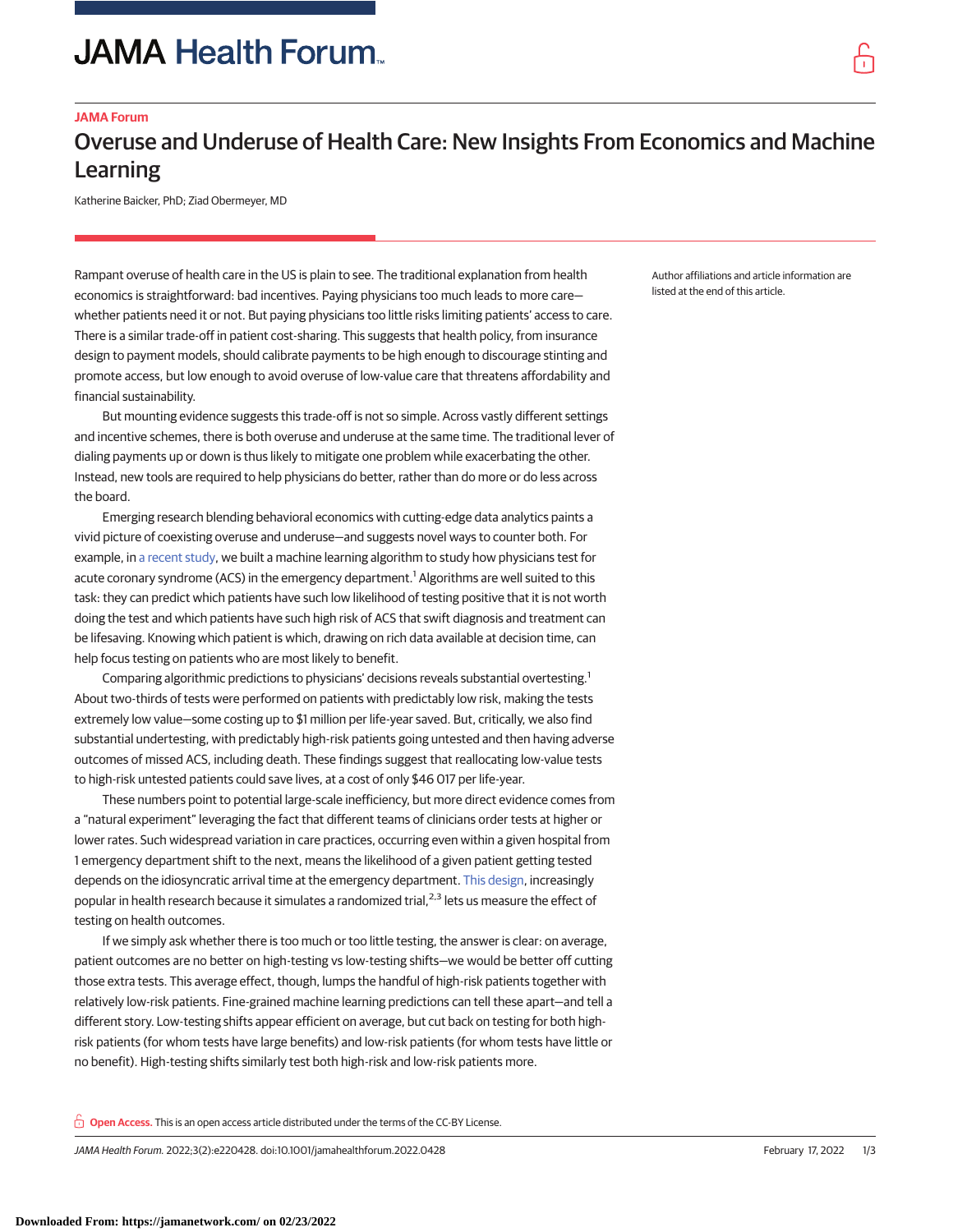#### **JAMA Health Forum | JAMA Forum**

So it is no surprise that higher across-the-board testing has little aggregate health benefit because most patients are low risk. But for the small fraction of predictably high-risk patients, we find a dramatic reduction in adverse events and death—34% lower 1-year mortality—when they arrive during higher-testing shifts.<sup>1</sup> We estimate that the optimal policy would cut testing by 46.8% overall, but with a 62.4% reduction in the tests physicians currently do and a 15.6% increase in testing for patients who currently go untested.

Importantly, these suboptimal testing patterns exist in both top-ranked academic medical centers and nationally representative samples. A [study](https://www.aeaweb.org/articles?id=10.1257/aer.20140260) of computed tomography pulmonary angiography in national Medicare emergency department visits demonstrates similarly large-scale overuse and underuse.<sup>4</sup> [Another study](https://academic.oup.com/qje/advance-article/doi/10.1093/qje/qjab048/6513421) shows how variation in radiologists' diagnostic skill can drive both overdiagnosis and underdiagnosis of pneumonia.<sup>5</sup> [Yet another study](https://academic.oup.com/qje/article-abstract/135/2/785/5698324) shows that hospitals' relative level of specialization in invasive vs medical management of ACS can give rise to what amounts to both overuse and underuse.<sup>6</sup>

The simultaneous presence of overuse and underuse poses a challenge for traditional incentive-based economic models: physicians prescribe more care when they are paid more for it, and patients use more care when they pay less for it. Although this can explain overuse, it cannot explain widespread underuse of care that is both high-value and highly reimbursed. An emerging literature in behavioral economics illustrates the important role of nonfinancial as well as financial factors in driving care decisions, a phenomenon referred to as ["behavioral hazard"](https://academic.oup.com/qje/article-abstract/130/4/1623/1916415) (vs the core economics principle of "moral hazard" driven by misaligned financial incentives).<sup>7</sup>

Some behavioral factors, such as physicians' skill, specialization, or intrinsic motivation, can enhance performance.<sup>5,6,8</sup> Others, such as cognitive limitations and biases, can worsen performance. We found that physicians' ACS testing decisions rely on an overly simple risk model that focuses on a handful of variables closely linked to ACS risk but neglects hundreds of others—ones that a machine learning model can capture. Physicians also put too much weight on salient variables, such as chest pain, relative to those variables' actual predictive value. This complexity illustrates the value of machine learning–based decision aids, which can be used to construct risk scores that capture the richness of individual patients' histories to help physicians deploy tests more effectively.

The combination of behavioral economics and machine learning can not only generate new insights into observed patterns of care, but also inform redesign of both payments and decision aids to better target care in real time. We believe this approach holds great promise for reducing waste while improving outcomes. But rigorous real-world testing is crucial before widespread adoption, and we are currently undertaking a randomized trial for the algorithm we developed.

Rigorous evaluation is important because these new tools, for all their promise, have major limitations. Like other statistical approaches, algorithms can only learn from the data they have. These data are inherently incomplete because they come from the existing health system and existing physician decision-making patterns. For example, our natural experiment<sup>1</sup> indicates that increasing testing from the lowest rate we observed (18.1%) to the highest (32.3%) would reduce mortality, but we cannot recommend testing all high-risk patients, because we do not see what would have happened at even higher rates.

This is not an abstract statistical point: physicians may leave many high-risk patients untested because they have access to important information that the algorithm does not, including the physical examination findings (eg, the bruise on a high-risk patient's chest that explains the chest pain) or results of specialized tests (eg, troponin levels) that are not present for all patients and thus cannot be included in a broadly applicable algorithm. Thus, while algorithms can substantially improve decision-making, the inherent limitations of the data they learn from means that physicians' knowledge and insights will remain an important complement to these powerful tools.